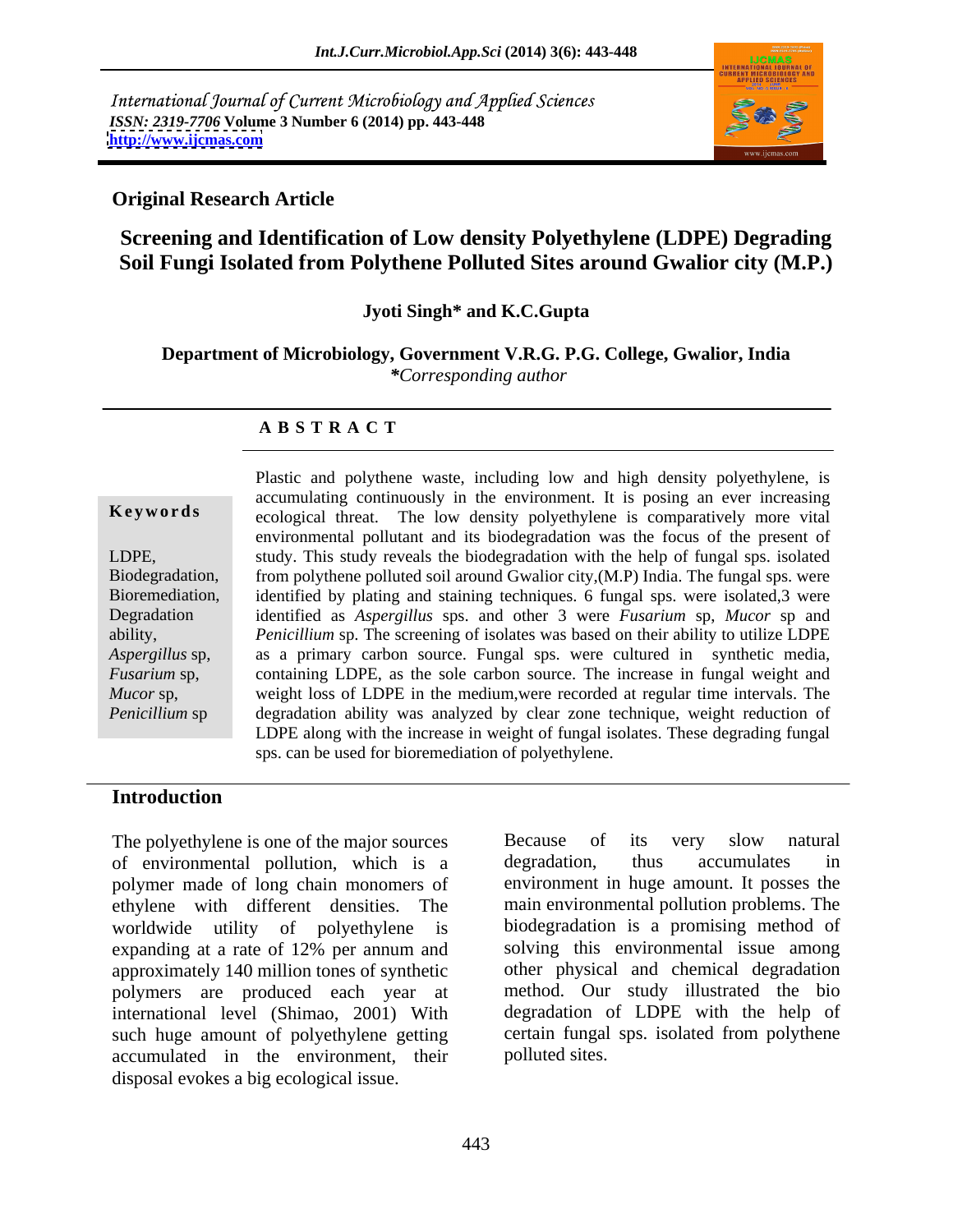Microorganisms utilizing this organic from sheets. The LDPE sheets were cut into complex polymer as carbon and biologically small pieces and immersed in xylene and transforming to simpler one. The boiled for 15 minutes. To remove the xylene microorganisms secrete several LDPE from the solution LDPE solution was treated degrading enzymes in different quantities, with ethyl alcohol. The xylene-ethyl alcohol which expressed its degradation efficiency was evaporated and thus obtained LDPE of the microorganism. (Bhardwaj *et al*, 2012). In several studies, fungi were the residue of xylene and again it was considered favorable for the degradation of allowed to evaporate. The powder was dried LDPE due to their higher ability to form hydrophobic enzyme proteins, which helped<br>the funcal and in etterbrant to the notument the fungal sps. in attachment to the polymer surface (Seneviratne, *et al.,* 2006 and Kershaw M.L. , 1998). Kim and Rhee, 2003)  $\frac{3.000 \text{ m}}{1000 \text{ m}}$  distilled water(K<sub>2</sub>HPO<sub>4</sub>, 1 also recorded several bacterial sps. as biodegrading agents but the faster growth of fungal biomass was observed when  $g$ ;CuSO<sub>4</sub>.5H<sub>2</sub>O, 0.001 g; ZnSO<sub>4</sub>.7H<sub>2</sub>O, 0.001 compared to the bacterial sps. (Shah A.A. 2008). (Frazer A.C. 1994) concluded that the extra cellular enzymes were responsible for such degradation process. He also **Sample collection for Isolation of Fungus** recorded that these microbes attached to the inert surface of polyethylene with the help of enzymes secreted by them and grow on dumped with polythene bag and plastic film by utilizing the LDPE and the polymers waste, were collected from Gwalior city. are depolymerized and are degraded by the The soil samples were collected from the process of mineralization into the carbon depth of 5-6 cm in sterile container and it dioxide  $(CO_2)$ , water  $(H_2O)$  or methane was air dried at room temperature. These  $(CH<sub>4</sub>)$ . The aim of this study was to isolate soil samples were placed at  $\hat{4}^{\circ}C$  for further the soil fungi which were native to the site of polyethylene disposal sites and showing degradability in natural conditions. The **Isolation of soil fungi, associated with** LDPE degradation efficiency of isolates in **material (polyethylene bags and plastic** laboratory condition was determined.

The process of Pramila and Ramesh (2011) was followed to prepare the LDPE powder Powder was washed with ethanol to remove the residue of xylene and again it was in hot air oven at  $40-50^{\circ}$ C for overnight.

## **Media used**

SM contains the following constitutions in 1000ml distilled water(K<sub>2</sub>HPO<sub>4</sub>, 1 g; $KH_2PO_4$ , 0.2 g; NaCl, 1g; CaCl<sub>2</sub>.2H<sub>2</sub>O, 0.002 g;  $(NH_4)_2SO$ , 1 g;Mg $SO_4$ .7H<sub>2</sub>O, 0.5 g;  $MnSO_4.H_2O$ ,  $0.001g$  and  $FeSO_4.7H_2O$ , 0.01g.) (Pramila and Ramesh 2011).

Soil of different waste disposal sites, °C for further studies.

# **bags)**.

**Materials and Methods** 1g of dried soil sample was transferred into **Collection of fresh samples** distilled water. The contents were shaken Low density polyethylene (LDPE) sheets materials (polyethylene bags and plastic were obtained from Gwalior Plastic Industry bags**)** were isolated by pour plate method (Gwalior). These plates were using Czapek's dox agar. These plates were **Preparation of LDPE Powder:** example growth was isolated and sub-cultured to get a conical flask containing 99ml of sterile and serially diluted. Fungi, associated with incubated at  $28^{\circ}$ C for 7 days. The fungal °C for 7 days. The fungal pure colonies and then preserved in slant at 5<sup>0</sup> C in refrigerator (Nigam, S.S., 1965 and Warcup, J.H.,1950).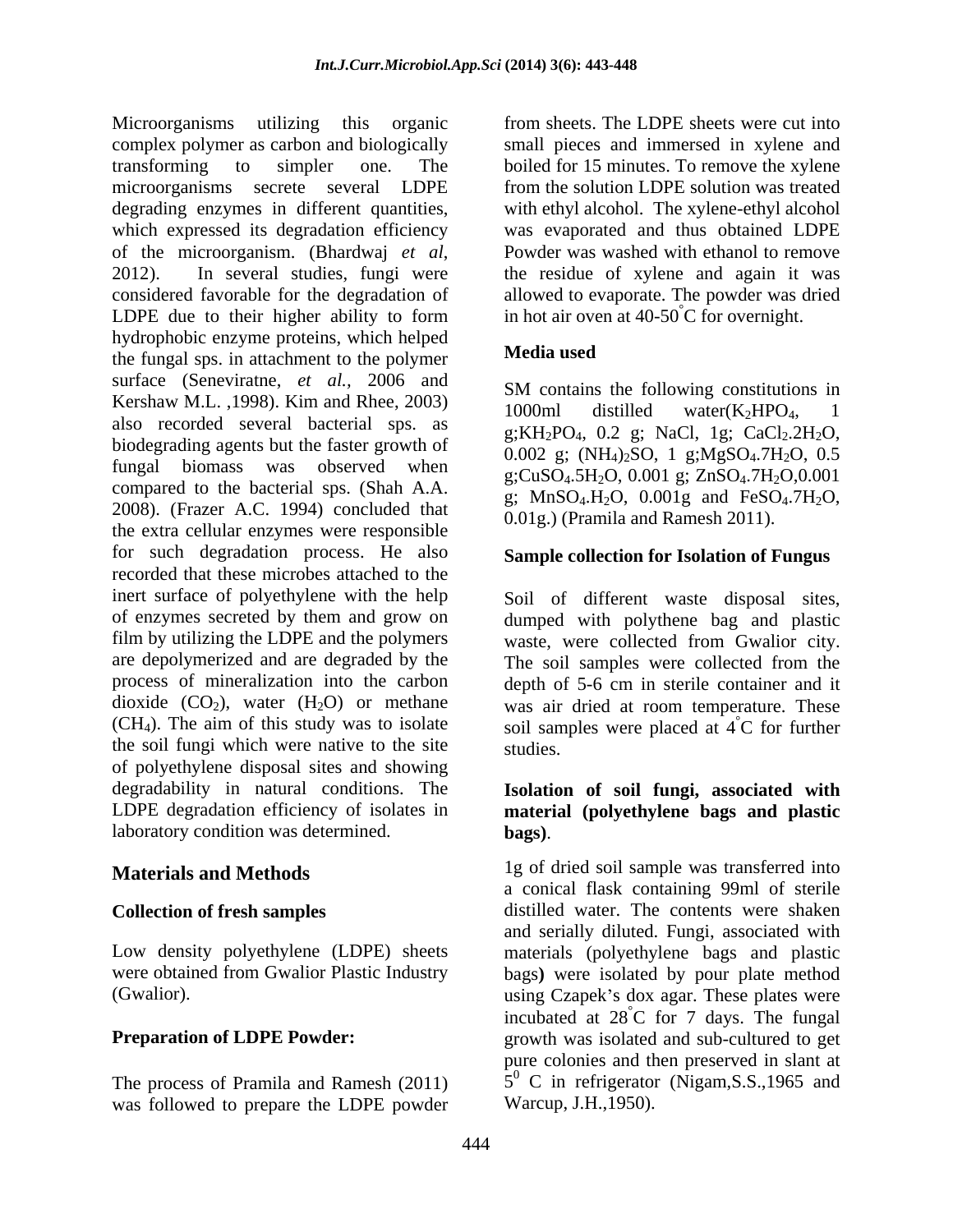## **Screening of polyethylene degrading fungal sps. by clear zone method**

LDPE powder was added to Synthetic **Dry weight determination** medium at a concentration of  $0.1\%$  (w/v) thus obtained, were isolated. These isolated incubated at  $28^\circ$  C for  $7 \text{ days}$ . The development of zone of clearance around the fungal colonies was recorded. These organisms were selected for further analysis.

The colonizing capacity of the fungi on flavus (F1), LDPE film was studied by growing the *Aspergillus japonicus* (F3), Mucor sp (F4), fungi in Petriplates Synthetic medium was *Penicillium* sp (F5) and *Fusarium* fungi in Petriplates. Synthetic medium was <br>entimes Penicillium sp (F5) and Fusarium<br>spectrically poured into Petriplates I DPF sp(F6),based on the microscopic aseptically poured into Petriplates. LDPE  $sp(F6)$ , based on the microscopic sheets were cut into small pieces  $2cm \times 2cm$  examination and morphological sheets were cut into small pieces 2cm x 2cm of similar weight, disinfected with 70% ethanol for 30 min. and transferred to sterile distilled water for 20 min. Six LDPE sheets of similar weight were placed in Petriplates containing the Synthetic medium (without yeast extract). These sheets were inoculated with screened colonies of similar sized fungi using the cork borer. The Petriplates were weight reduction, whereas moderate weight incubated at  $28^0$  C temperature and results reduction of LDPE was exhibited by incubated at  $28^{\circ}$  C temperature and results<br>were determined after 1 to 4 weeks on the F5(24%) and F2(20%). The minimum were determined after 1 to 4 weeks on the basis of increased weight of fungi (Fresh

## **Identification of Polyethylene degrading**

microscopic examination, the fungal sps were identified. The Lactophenol cotton blue staining was used (Raper and Fennell

Identified fungal sp were individually biodegrading agent in comparison to the A.<br>inoculated in Synthetic medium containing *niger*. The rates were 28.8% and 7.26% inoculated in Synthetic medium containing LDPE sample. All incubated at  $28^{\circ}$ C

temperature for 4 weeks and blank was also incubated along with experimentals.

## **Dry weight determination**

and the culture was kept in shaker oven for The exposed LDPE polyethylene pieces one month at 28<sup>0</sup> C. The fungal colonies were recovered after 30 days of incubation sps. were inoculated on LDPE powder methanol and followed by washing with containing Czapek dox agar plates and distilled water and dried it at room  $^{0}$  C for 7 days. The temperature for 12 hours (Weight). from culture medium and washed with temperature for 12 hours (Weight).

## **Results and Discussion**

**Colonization study** polluted sites which can utilize the LDPE as The fungi screened and identified from carbon source were noticed as *Aspergillus Aspergillus niger* (F2) *Aspergillus japonicus* (F3) *, Mucor* sp (F4), *Penicillium* sp (F5) and *Fusarium*  sp(F6),based on the microscopic examination and morphological characteristics. The increase in fresh weight of the fungal isolates observed in the colonization observation after 1 to 4 week of the experiment (Table-1).

weight).  $\qquad \qquad$   $\qquad \qquad$  recorded by F4 (16%) after 4 week of Among the fungi strains, F3(36%) , F6(32%) and F1(30%) showed maximum weight reduction, whereas moderate weight reduction of LDPE was exhibited by  $F5(24%)$  and  $F2(20%)$ . The minimum degradation in the present study was experiment (Table -2).

**fungi**Raaman et al (2012) focused the degradation On the basis of macroscopic and noticed the degradation rate as 12% but this 1987). **polythene** degrading fungal sps. The  ${}^{\circ}\text{C}$  respectively after one month of exposure. potential of *Aspergillus japonicus* and noticed the degradation rate as 12% but this rate was only 8% by *A. niger* in one month. Kathiresan and Bingham (2003) reported the *Aspergillus glaucus* and *A. niger,* as potent *Aspergillus glaucus* was more efficient biodegrading agent in comparison to the *A. niger*. The rates were 28.8% and 7.26%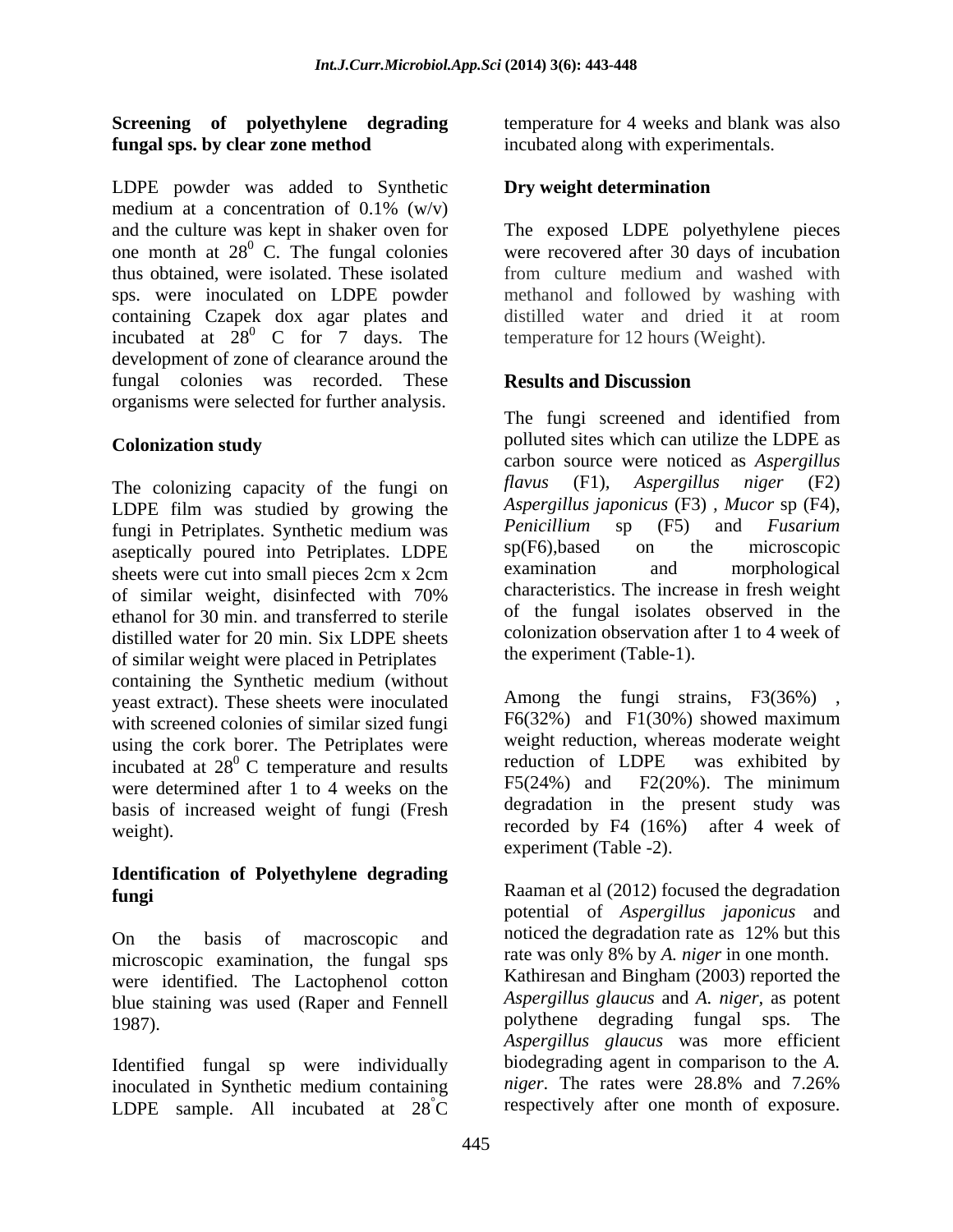Vasile, C (1993) concluded that the potential of *Fusarium* sp was more when organisms get attached to the surface of polythene film, it starts growing by using its and Kumar (2014) studied the LDPE and Mucor sp. exhibited 20% and 16% days. They observed that the degradation

compared to the *Aspergillus sps*.

polymer as the carbon source. In the primary In the present study the screening and degradation, and by the cleavage of the main identification of LDPE degrading fungi from chain, led to the formation of low-molecular polythene polluted sites were focused. weight fragments (oligomers), dimers or LDPE was degraded by the six potent fungal monomers. The degradation was due to the strains after the exposure for period of 30 extra cellular enzyme secreted by the days. Among the fungal sps, *Aspergillus*  organism (Narayan, R., 2006). He also *japonicas*(36%), *Fusarium* sp. ( 32%) and observed that the low molecular weight *Aspergillus flavus* (30%) showed maximum compounds were further utilized by the but moderate degradation was noticed for microbes as carbon and energy sources. Das *Penicillium* sp (24%) The *Aspergillus niger* degradation ability of four *Aspergillus* and degradation of LDPE, which was minimum, one *Fusarium* sps after the exposure for 60 among the fungal sps. recorded in the and *Mucor sp.* exhibited 20% and 16% present study.

| Table.1<br>Fresh weight of the fungus |  |
|---------------------------------------|--|
|                                       |  |

| Name of the isolates                                                 |                | Fresh weight of the fungus $(g)$ |                |                |
|----------------------------------------------------------------------|----------------|----------------------------------|----------------|----------------|
|                                                                      | After 1 week   | After 2 week                     | After 3 week   | After 4 week   |
| $\bigcap$ Aspergillus flavus (F1)                                    | 0.015          | 0.020                            | 0.029          | 0.034          |
| $\vert$ Aspergillus niger (F2)<br>$\vert$ Aspergillus japonicus (F3) | 0.010<br>0.018 | 0.018<br>0.022                   | 0.021<br>0.029 | 0.029<br>0.038 |
| Mucor sp<br>(F <sub>4</sub> )<br>Penicillium $sp(F5)$                | 0.006<br>0.008 | 0.009<br>0.012                   | 0.013<br>0.018 | 0.026<br>0.028 |
| <i>Fusarium sp</i> $(F6)$                                            | 0.012          | 0.018                            | 0.026          | 0.032          |

**Table.2** Weight loss comparison

| Treatment                                            |               | Weight of P.E. (mg) |          | Weight of P.E Percentage of |
|------------------------------------------------------|---------------|---------------------|----------|-----------------------------|
|                                                      | Intial weight | <b>Final Weight</b> |          | degraded (mg) degraded P.E. |
|                                                      |               |                     |          | in month                    |
| Control                                              |               |                     | 25.8     | 0%                          |
| Aspergillus flavus (F1)                              |               |                     |          | 30 %                        |
|                                                      | -50.          |                     |          | 20 %                        |
| Aspergillus niger (F2)<br>Aspergillus japonicus (F3) | $50^{\circ}$  |                     |          | 36 %                        |
| $Mucor sp$ (F4)                                      | -50           |                     | $\Omega$ | 16 %                        |
|                                                      | -50           |                     |          | 24 %                        |
|                                                      |               |                     |          |                             |
| Penicillium sp(F5)<br>Fusarium sp (F6)               |               |                     |          | 32 %                        |

\*P.E- polyethylene low density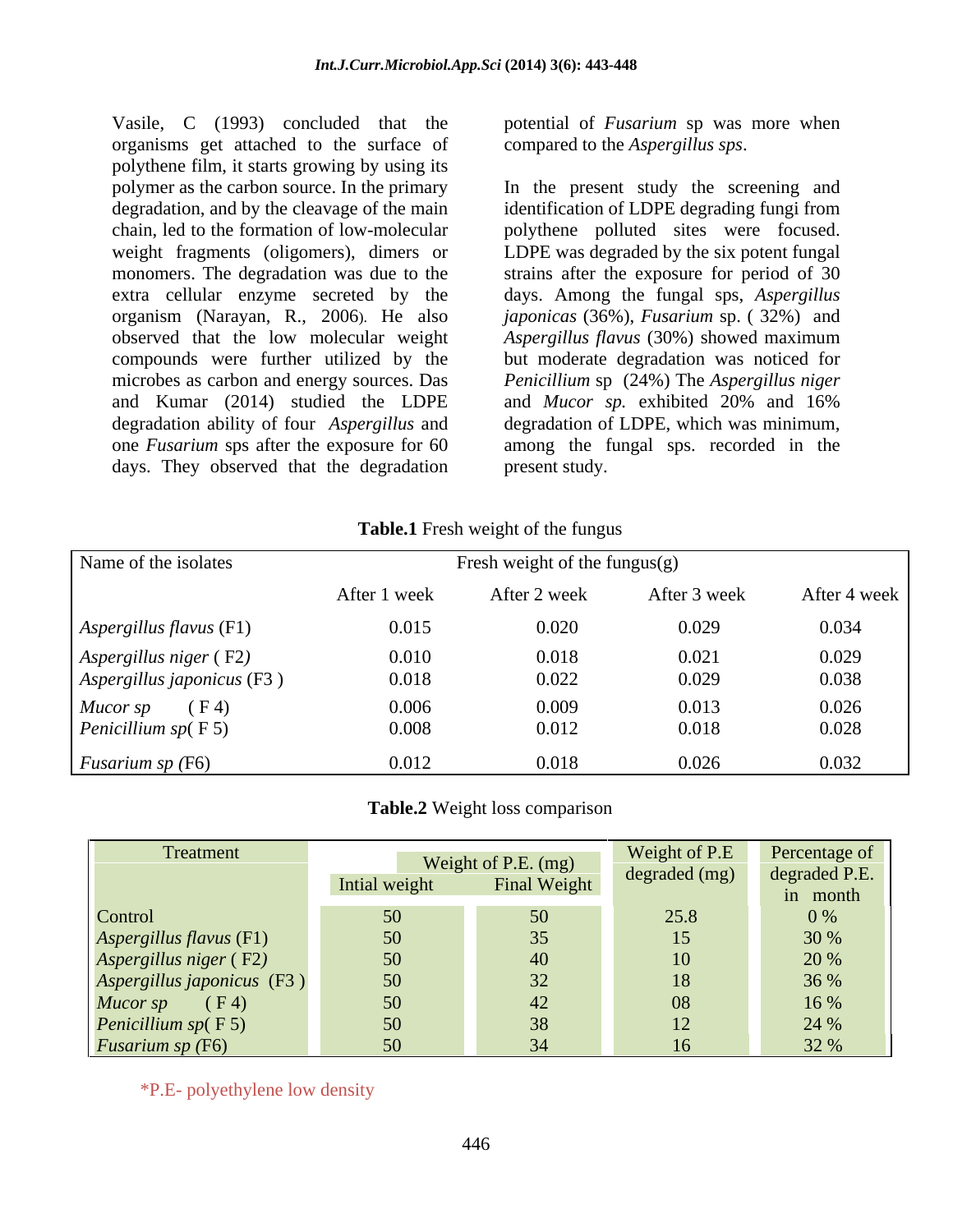

**Figure.1** Weight of polymer before and after biodegradation

**Fig.2** Percentage weight loss of P.E films after treatment